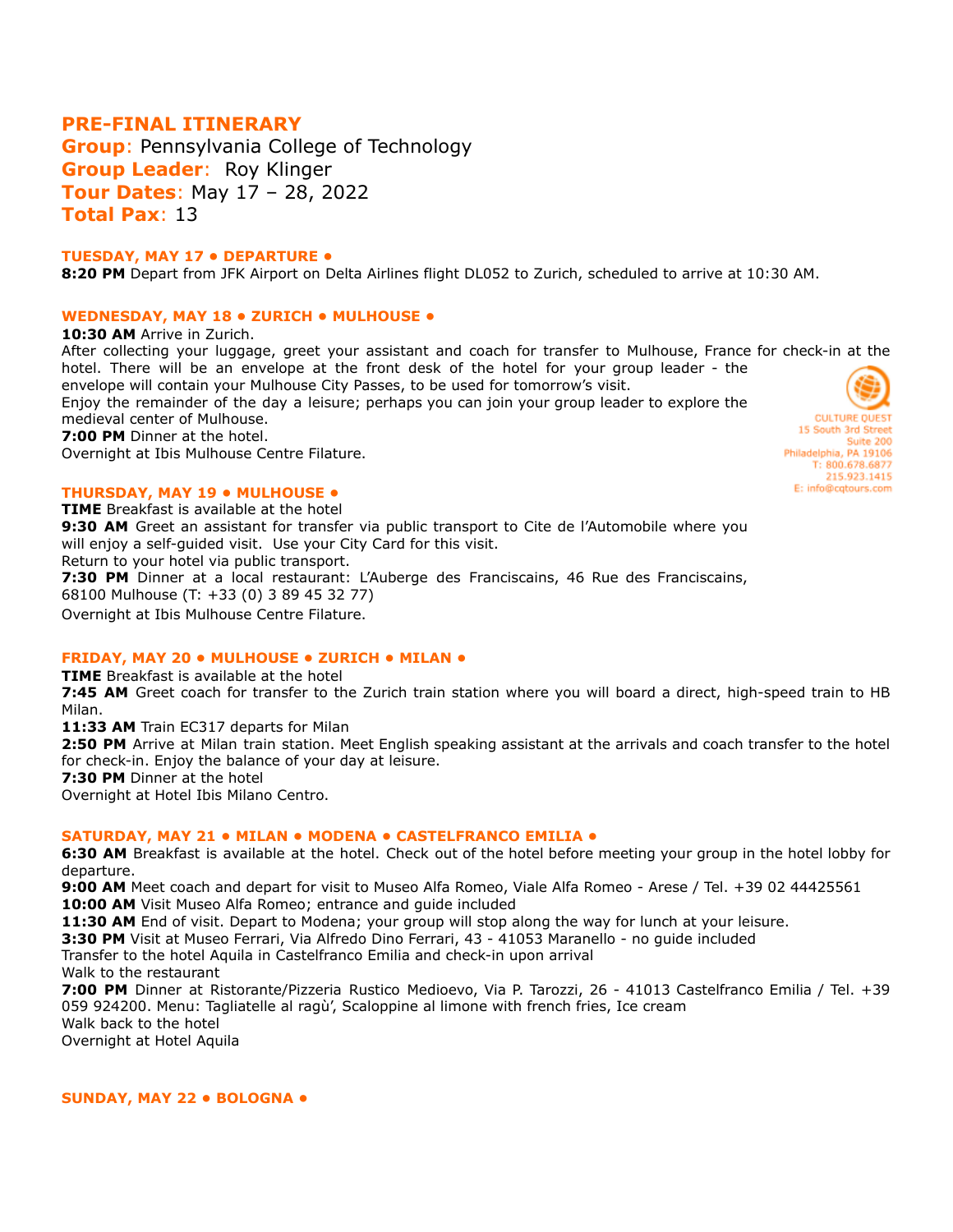**7:00 AM** Breakfast is available at the hotel.

**9:30 AM** Greet coach and depart to Bologna

**10:30 AM** Visit the Memorial Museum of Liberty, Via Giuseppe Dozza, 24, 40139 Bologna / T: +39 051 461100 (visit will last approx. 2 hours)

Enjoy an afternoon to explore Bologna at leisure.

**5:00 PM** Transfer back to the hotel

**7:00 PM** Dinner at Ristorante/Pizzeria Fuggi Pizza, Via Castiglione, 60, 41013 Castelfranco Emilia, T: +39 059 927900. Menu: Tortelloni burro e salvia, Spezzatino di manzo con piselli e insalata Walk back to the hotel

Overnight at Hotel Aquila, Castelfranco Emilia

# **MONDAY, MAY 23 • PAGANI • LAMBORGHINI •**

**7:00 AM** Breakfast is available at the hotel.

**9:15 AM** Meet the coach and transfer Pagani Automobili, Via dell'Industria, 26 - San Cesario sul Panaro

**10:00 AM** Visit of Pagani Factory and show room, entrance and guide included (duration approx 90 min)

11:30 AM Transfer to Lamborghini Museum

**12:00 PM** Visit of the Museum (factory visits are currently not available so the group can only visit the museum on their own)

Afternoon at leisure (unfortunately body shops couldn't confirm the visits this year)

**7:30 PM** Dinner at Ristorante TBA, Piazza Antonio Gramsci, 8 - 41013 Castelfranco Emilia / Tel. 0039 059 926230 Walk back to the hotel

Overnight at Hotel Aquila

### **TUESDAY, MAY 24 • MUSEO PANINI • DUCATI • ROME •**

**7:00 AM** Breakfast is available at the hotel. Check out of the hotel before meeting your group in the lobby for departure.

**9:15 AM** Greet coach for transfer to Museo Panini, Via Corletto Sud, 320 - 41126 Modena / Tel. 0039 059 5962181, entrance and guide included

10:30 AM Visit the Museo Panini (visit lasts 1 hour)

**11:30 AM** Transfer to Body Shop Campana Onorio Srl, Via Tito Livio, 60, 41123 Modena / Tel. +39 059828079 **12:00 PM** Visit at the Body Shop (approx 1 hour)

**1:00 PM** Transfer to Ducati Factory, Via Cavalieri Ducati, 3, 40132 Bologna, Tel. +39 051 6413 343 - please wear sneakers or closed toed shoes

**1:30 PM** Arrive at the Factory Visit Meeting Point in the Visitor Center, located inside the Ducati Motor Holding building in Via Antonio Cavalieri Ducati n 3

1:45 PM Visit of the Factory with a guide.

Afterwards, visit the Museum on your own.

**3:30 PM** Transfer to Bologna train station

**5:27 PM** Frecciarossa train to Roma Termini

**7:49 PM** Arrival in Rome, meet the coach in Via Giolitti and transfer to Hotel

Check-in at the hotel

**9:00 PM** Dinner at Ristorante Porto Fluviale, Via del Porto Fluviale, 22, 00154 Roma, Tel. +39 06 574 3199 Menu: Fritto mix to share, Pizza or pasta dish to choose from the menu, Tiramisù Overnight at Hotel Abitart

### **WEDNESDAY, MAY 25 • ROME •**

**7:00 AM** Breakfast is available at the hotel.

**8:30 AM** Meet in the lobby and transfer by public transportation to Istituto Gerini, Via Tiburtina, 994 - 00185 Roma / T: +39 06 4060079

Nearest hotel's metro stop is Piramide; nearest metro stop to Istituto Gerini is Rebibbia.

**10:00 AM** Visit at Istituto Gerini

12:30 PM Return transfer by public transportation to the hotel

Balance of the day at leisure

Perhaps you will visit: Trevi Fountain, Via Cavour, Pantheon, Spanish Steps, etc. (no guide)

Make your way to the restaurant